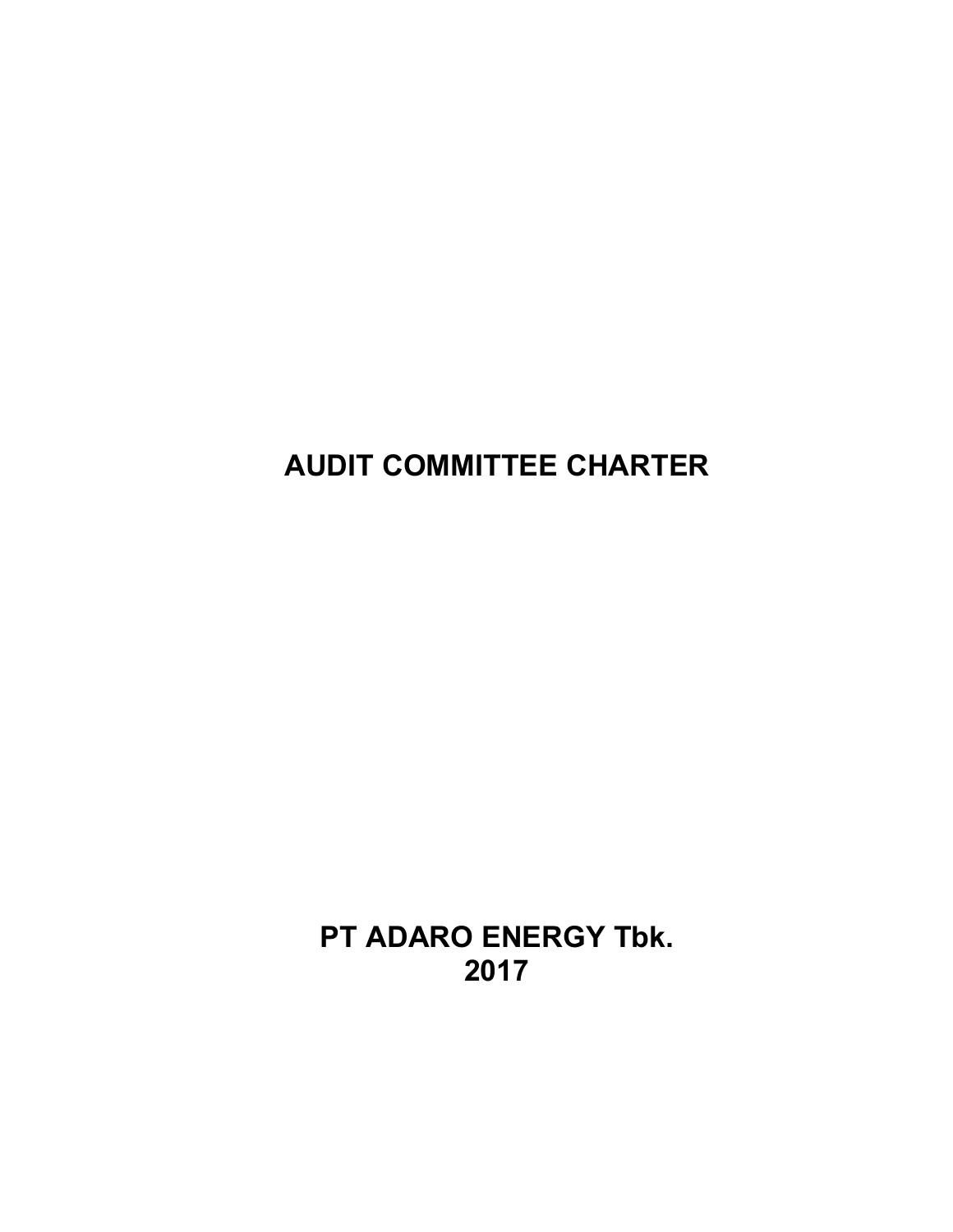### **CHAPTER I INTRODUCTION**

### **1.1. BACKGROUND**

 PT Adaro Energy Tbk **("the Company")**, as a company publicly listed on the Indonesia Stock Exchange, is required to comply with all capital market regulations and other regulatory requirements applicable to its business activities.

The Audit Committee Charter was constituted as a part of the Company's compliance with the Financial Services Authority's Regulation Number 55/POJK.04/2015. The Audit Committee is committed to complying with the Audit Committee Charter in carrying out their duties and functions in such a manner to support the management of the Company consistently in accordance with the principles of Good Corporate Governance (GCG) by referring to the applicable rules and regulations.

# **1.2. VISION AND MISSION**

#### **Vision**

to be an audit committee with a high level of integrity to work professionally and independently in carrying out duties.

### **Mission**

 to assist the Board of Commissioners in carrying out the supervisory functions for the Company to apply the GCG principles.

### **1.3. PURPOSE AND OBJECTIVES**

The Audit Committee Charter is constituted to serve as guidelines for the Audit Committee to carry out their duties and responsibilities in an efficient, transparent, professional, independent and accountable manner, in such a way that is acceptable by all stakeholders.

#### **CHAPTER II**

## **THE CONSTITUTION, ORGANIZATION, AND TERM OF OFFICE OF THE AUDIT COMMITTEE**

### **2.1. DEFINITION**

According to the Financial Services Authority Regulation Number 55/POJK.04/2015, an audit committee is a committee established by the Board of Commissioners, who works collectively in assisting the Board of Commissioners in carrying out its duties and functions.

### **2.2. CONSTITUTION**

The Audit Committee of PT Adaro Energy Tbk was established based on a decree of the Board of Commissioners.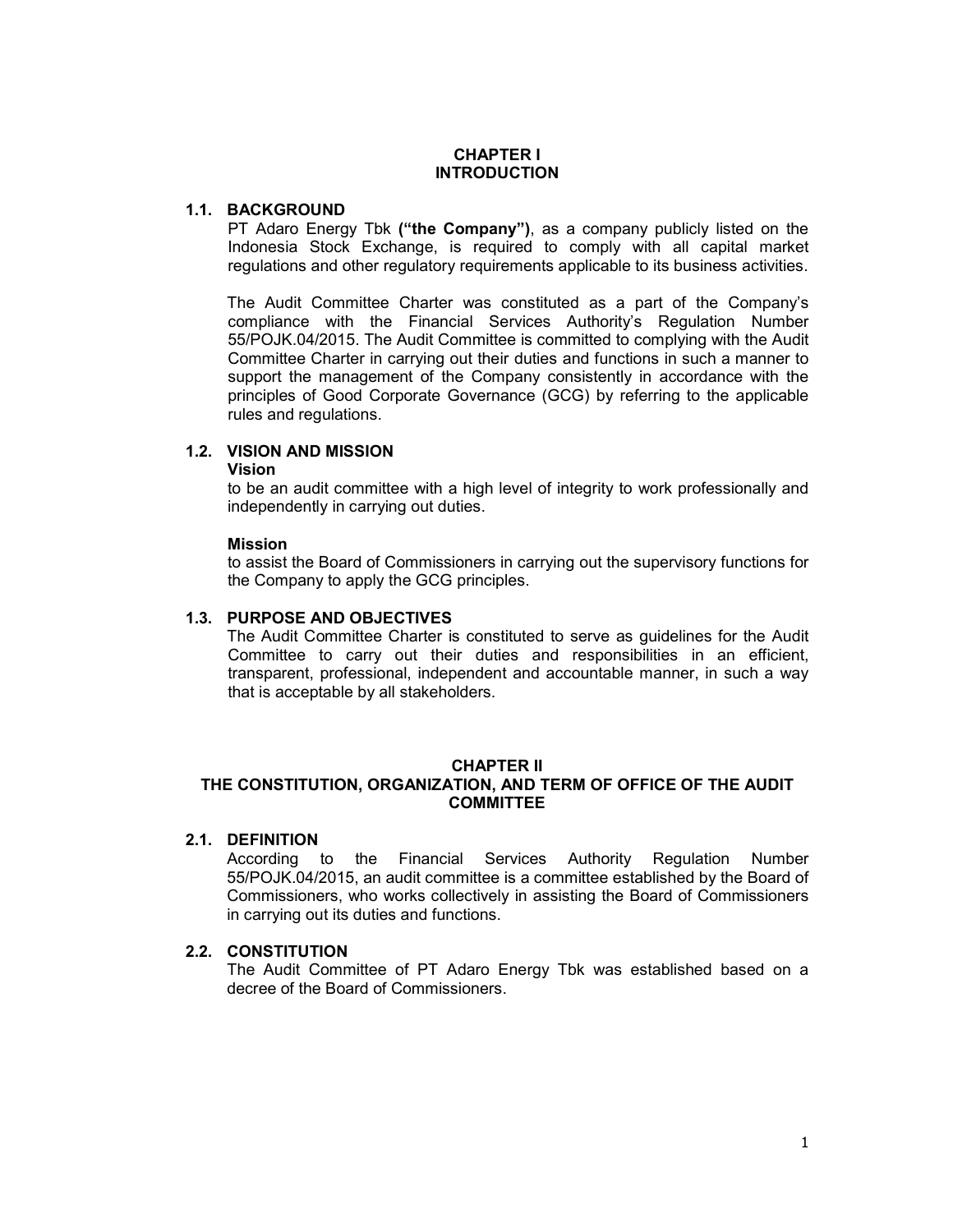## **2.3. ORGANIZATION**

## **a. Structure of membership**

- 1) The Audit Committee has 3 (three) members, consisting of at least 1 (one) Independent Commissioners and 2 (two) experts who are not an employee of ADARO.
- 2) The member of the Audit Committee who is an Independent Commissioner can take the position as the Chair of the Audit Committee.

## **b. Membership**

- 1) The members of the Audit Committee are appointed and terminated by the Board of Commissioners and announced at the General Meeting of Shareholders.
- 2) The Chair of the Audit Committee has the right to propose for a replacement of a member of the Audit Committee in the case that one of the member of the Audit Committee reaches the end of his/her period, resigns, or is terminated.

## **c. Requirements for members**

- 1) Competency requirements
	- a) The members of the Audit Committee must have a high level of integrity, capability, knowledge and experience relevant to his/her educational background, can communicate well, and must allocate the time to perform their duties.
	- b) The members of the Audit Committee must have sufficient knowledge to review and understand financial statements, the Company's business, audit process and risk management.
	- c) The members of the Audit Committee must have sufficient knowledge on the capital market regulations and the regulations applicable to the Company's operations.
	- d) At least one member of the Audit Committee must have an educational background or experience in accountancy or finance, in which he/she or another member shall be declared the committee's financial expert.

The members of the Audit Committee must constantly improve their competence, including to build better understanding on the Company's activities in order to obtain sufficient knowledge on the Company's activities.

- 2) Independency requirements
	- a) The members of the Audit Committee must not have any affiliated relationship with the Company, the Company's Board of Directors, the Board of Commissioners, or the controlling shareholders of the Company.
	- b) The members of the Audit Committee must not have any direct or indirect relationship with the Company's business activities.
	- c) The members of the Audit Committee must not be the Company's key personnel in the last 1 (one) year prior to being appointed by the Board of Commissioners.
	- d) The members of the Audit Committee must not own shares in the Company, directly or indirectly. In the case that a member of the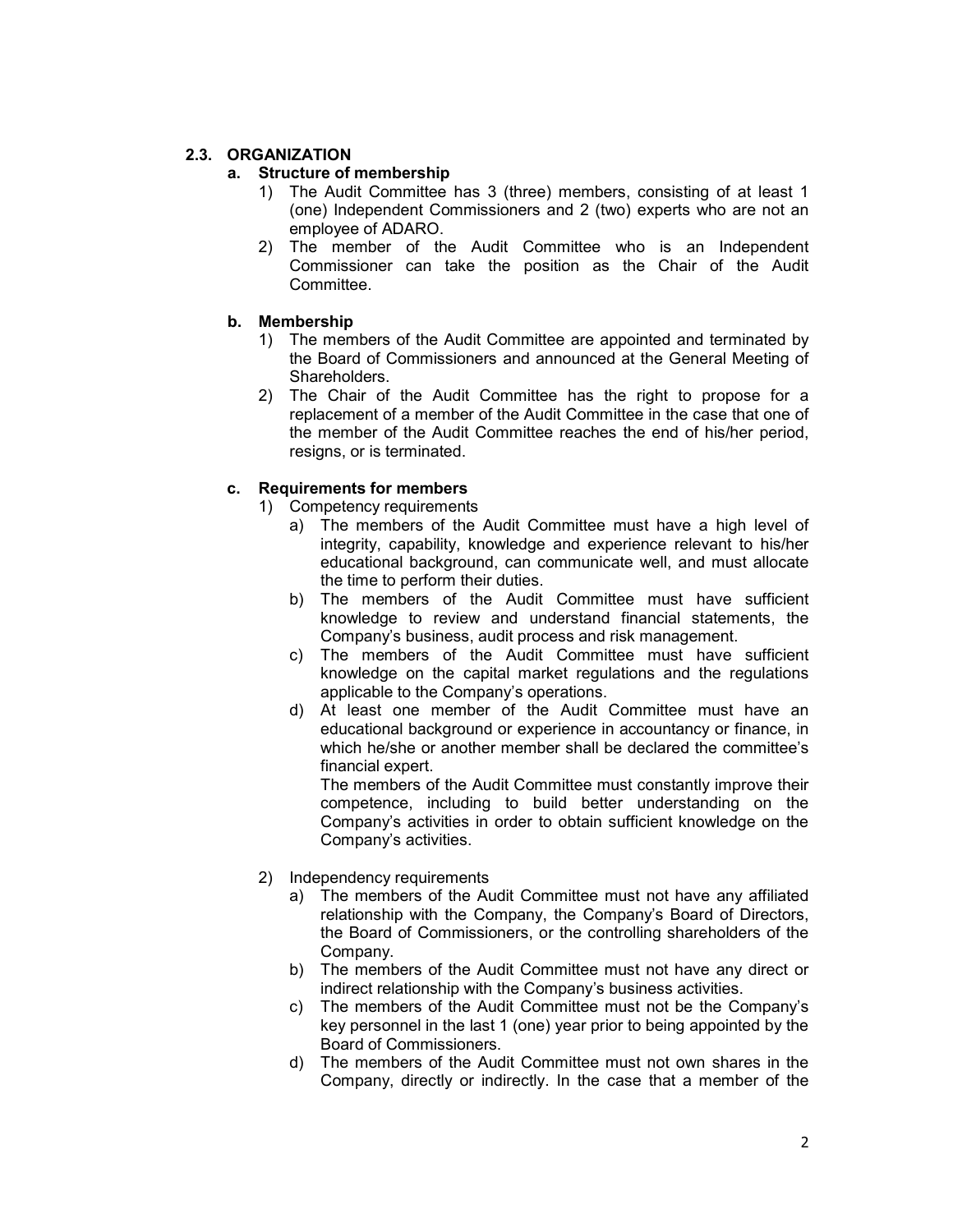Audit Committee receives shares due to a legal consequence, within 6 (six) months after such receipt, the shares must be transferred to another party.

e) The members of the Audit Committee must not be the personnel of the public accounting office, legal consultancy office, or other parties who provide audit and/or non-audit services or other consultancy services to the Company within the last 1 (one) year prior to being appointed by the Board of Commissioners.

### **d. Term of office**

The term of office of any independent commissioner who is also a member of the Audit Committee is the same as his/her appointment period as a commissioner in a general meeting of shareholders and he/she can be reappointed for only 1 (one) subsequent period.

- 1) The term of office of the member(s) of the Audit Committee who is(are) not an Independent Commissioner must not exceed the term of office of the Commissioners and he/she/they can be reappointed only for 1 (one) subsequent period.
- 2) The Board of Commissioners may at any time terminate any member of the Audit Committee who are not an Independent Commissioner in the event that he/she is deemed to have failed to carry out his/her duties as stated in any point of the letter of appointment.

### **CHAPTER III DUTIES, RESPONSIBILITIES AND AUTHORITY**

The Audit Committee has the duties and responsibilities to provide professional and independent opinions for the Board of Commissioners on the reports or matters submitted by the Board of Directors to the Board of Commissioners, and perform other duties related to the duties of the Board of Commissioners. In order to ensure that the Audit Committee performs its roles efficiently and effectively, its duties, responsibilities and authority are administered as follows:

### **3.1 DUTIES**

### **a Review on financial information**

The examination on the financial information to be published by the Company, such as the financial reports, projections, and other reports related to the financial information so that the financial information presented is accurate, reliable and credible. The examination can be carried out through:

- 1) review on the audit results of the independent auditor.
- 2) review on the process of preparing the financial information to be published.
- **b The selection, appointment and supervision on the work of the independent auditor**

For the general audit on the Company's financial reports, the Audit Committee carries the roles to perform: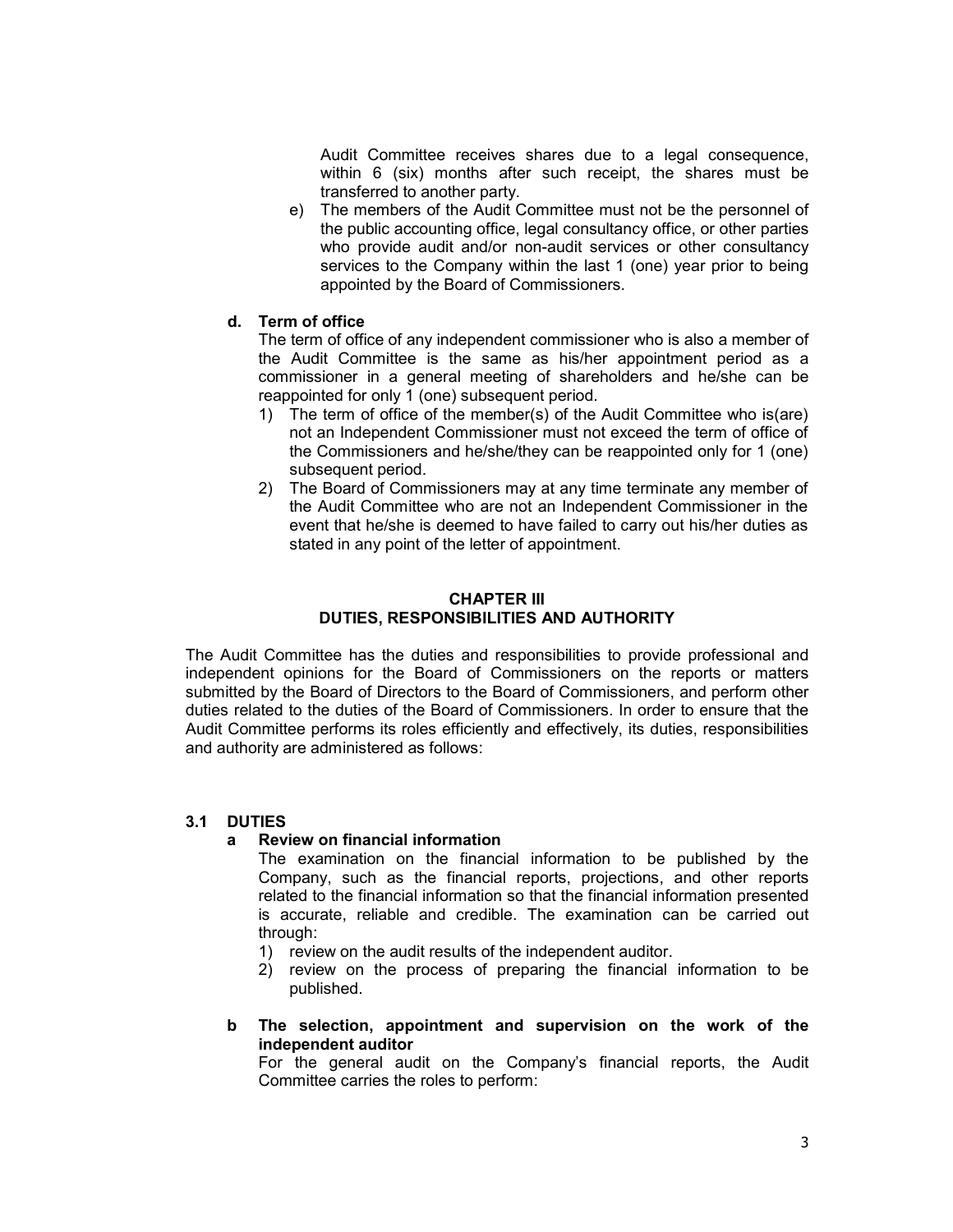### **1) The selection and appointment of the independent auditor**

- a) Recommend the candidate of the independent auditor which will audit the Company's financial reports to the Board of Commissioners based on the independence, scope of assignment, and compensation.
- b) In the selection process on the candidates of the independent auditor, the Audit Committee must refer to the provisions on the legality, competence and independence of the public auditor applicable in Indonesia.

### **2) The supervision on the work of the independent auditor**

- a) Review the audit plan and the sufficiency of the audit program and monitor the audit implementation on site.
- b) Monitor the discussion on the audit findings by the independent auditor and the Board of Directors. If there are different opinions between the auditor and the management and other important matters that need the attention, the Audit Committee must submit independent (an) opinion(s) and report it(them) to the Board of Commissioners in writing.
- c) Ensure that the independent auditor communicates the matters below to the Board of Directors and the Audit Committee:
	- − the level of auditor's responsibility on the internal control in presenting the financial statements
	- − the significant changes in accounting policies
	- − the significant weaknesses in the design and implementation of internal control
	- − the methods for recording, reporting and significant impacts of extraordinary transactions on the financial statements
	- − fraud and deviation from the regulations committed by the management or employee which cause material misrepresentation of the financial statements
	- significant audit corrections
	- the procedure performed by the auditor on the annual reports which contain audited financial statements
	- − the disagreement with the management on the application of the accounting principles, audit scope, disclosure in the financial statements and the words used by the auditor in the audit reports
	- the management consultancy with another public accounting office and the auditor's opinion on the matter consulted
	- − constraint in audit implementation
- d) Ensure that the draft of the financial statements audited by the independent auditor is received 10 (ten) days prior to being published for a review by the Audit Committee.
- e) Provide independent opinions in the event of any disagreement in the opinion of the Board of Directors and the auditor on the service rendered.
- f) The Audit Committee can propose for a termination of the independent auditor to the Board of Commissioners in the event of any strong indication that the auditor's independence can be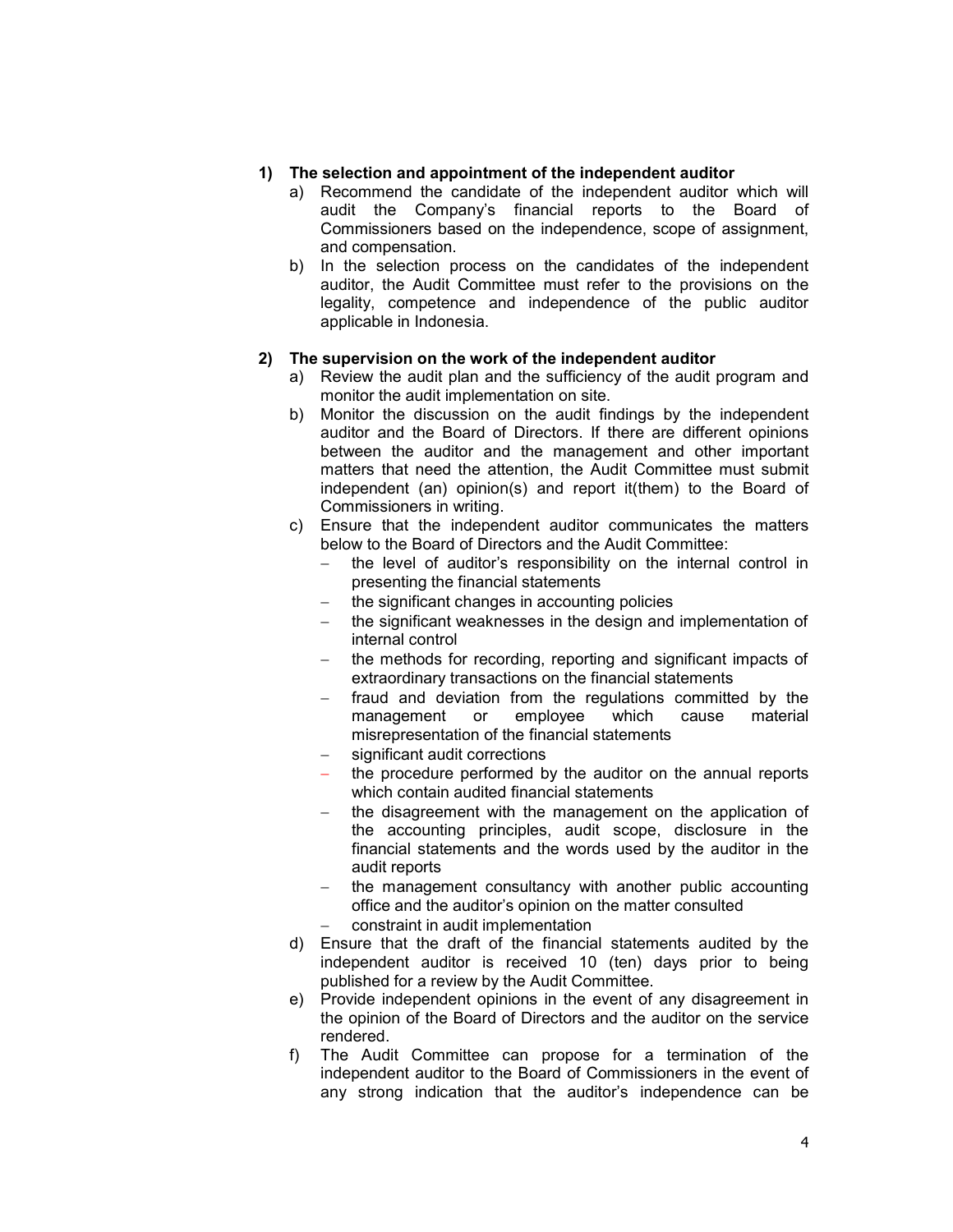impaired or it is proven that the auditor has not perform the audit in accordance with the audit standard of public accountant.

#### **c The pre-approval on non-audit services**

Evaluate the auditor's independence for giving the pre-approval on the nonaudit services to be assigned to the independent auditor who has been assigned to provide the audit service.

With regard to the aspect of independence, the Audit Committee must consider non-audit services, which according to the applicable regulations in Indonesia and in the Company, can impair the independent auditor's independence. The non-audit services which may impair the independence are:

- 1) Book-keeping or other services related to the accounting records or financial statements
- 2) Financial information design and implementation services
- 3) Internal audit outsourcing services
- 4) Management consultancy services
- 5) Human resources consultancy services
- 6) Financial consulting or investment banking services
- 7) Tax consultancy services The Audit Committee's approval does not include the tax services for representing a client in or outside the tax court and/or for acting for and on behalf of a client in tax calculations and reporting.
- 8) Other services, which according to the provision of the Board of Commissioners, according to the applicable regulations, are not permitted.

The non-audit services other than the above can be assigned to the independent auditor after obtaining the pre-approval from the Audit Committee and are subject to the following procedure:

- 1) The Board of Directors submits to the Audit Committee (through the Board of Commissioners) the detailed explanation on the service to be assigned to the independent auditor.
- 2) In the pre-approval process, the Audit Committee must conduct an evaluation and analysis to determine whether the non-audit service to be assigned to the independent auditor will impair the independence or conflict of interest.
- 3) The pre-approval from the Audit Committee can only be given if based on the evaluation and analysis the non-audit service will not impair the independence or lead to any conflict of interest.

The pre-approval from the Audit Committee on the non-audit services assigned to the independent auditor can be excepted if:

The amount of all non-audit services rendered by the independent auditor to the Company does not exceed 5% of the total amount of audit fee paid by the Company to the independent auditor in the same fiscal year as the year the non-audit service is rendered.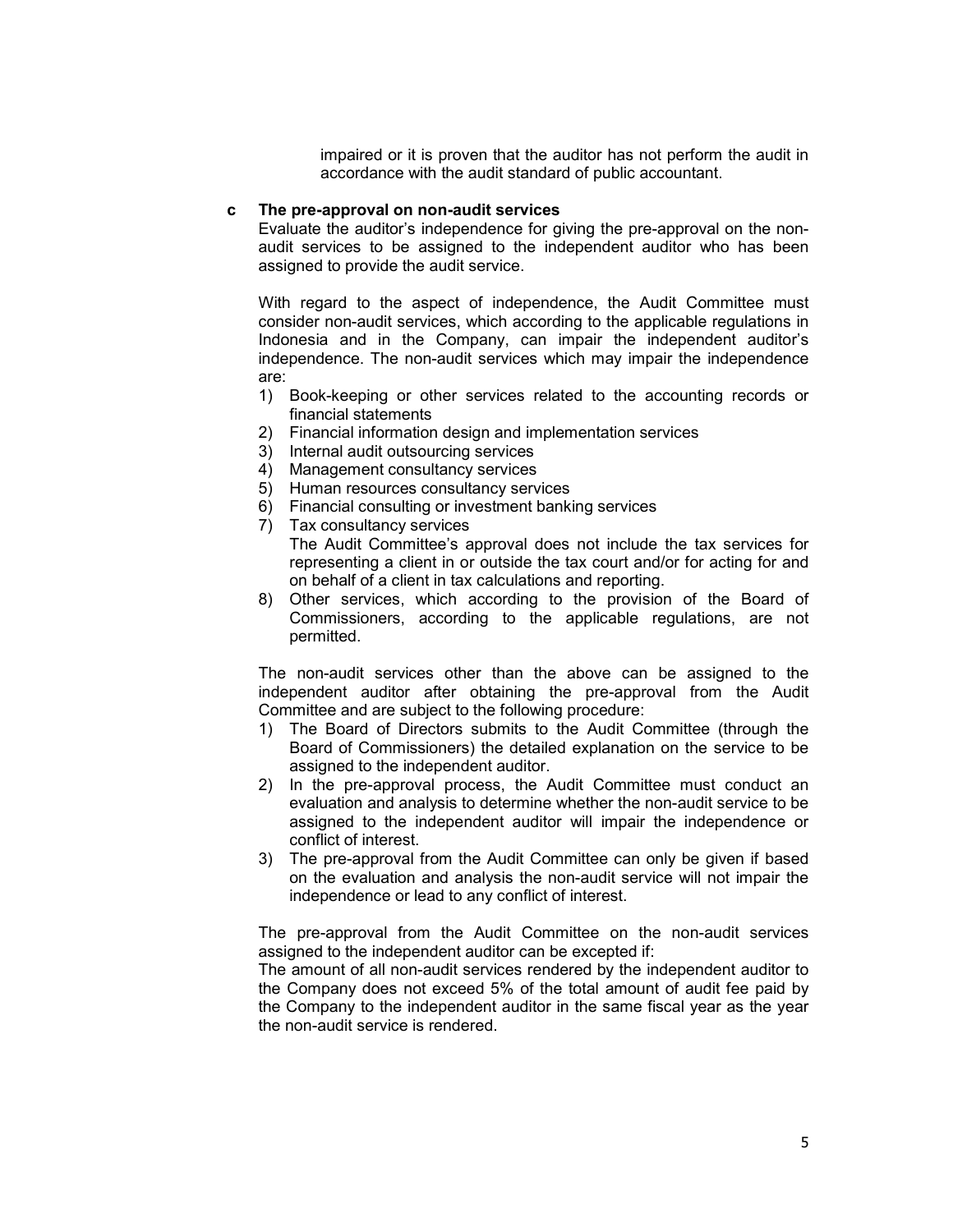## **d The effectiveness of internal control**

The Audit Committee examines the design and implementation of the policies and procedure to obtain sufficient confidence on the effectiveness of the internal control so as to prevent the errors in the presentation of the financial statements' material, the misuse of assets and the violations to laws and regulations, by doing the following:

- 1) The understanding on the Company's internal control is built from the presentation of the Board of Directors on the design and implementation of the internal control.
- 2) Conduct examination and provide recommendation to the Board of Commissioners in the event of any potential for the conflict of interest of the issuer or the Company.
- 3) The Audit Committee must receive the internal audit reports periodically from the Internal Audit Function as the material for identifying the potential for weaknesses within the Company's internal control.
- 4) For enhancing the effectiveness of the internal control, the Audit Committee can give inputs to the Board of Directors for improving the performance of the internal audit function ("**Internal Audit Function**").
- 5) The Audit Committee must coordinate with the Internal Audit Function for:
	- a) Organizing regular meetings (e.g. monthly) for discussing the findings of the Internal Audit Function and/or other matters that contain indications on the weakness in the internal control, including the errors in applying the accounting standards and monitoring the follow up by the Board of Directors on the findings of the Internal Audit Function.
	- b) When deemed necessary, the Audit Committee can instruct the Internal Audit Function to expand its review to assess the characteristics, scope, size and impacts of the significant weaknesses in the internal control and the impact on the financial statements.
- 6) In the process of examining the effectiveness of internal control, the Audit Committee can use the reports from the independent auditor to identify the potential for weaknesses in internal control.
- 7) At the beginning of each year, the Audit Committee provides inputs on the Annual Audit Plan prepared by the Internal Audit Function.
- 8) The Head of the Internal Audit Unit is appointed and terminated by the director with the approval of the Board of Commissioners.

### **e The compliance on the regulatory requirements**

The Audit Committee conducts monitoring to ensure that the Company's operational activities are carried out in compliance with the applicable capital market regulations and other regulations relevant to the Company's operational activities, by doing the following:

- 1) Ensure that the Board of Directors provides a written representation stating that: (1) The Board of Directors is responsible for the Company's compliance with the laws and regulations, and (2) The Board of Directors does not violate the laws and regulations.
- 2) The monitoring can be done through: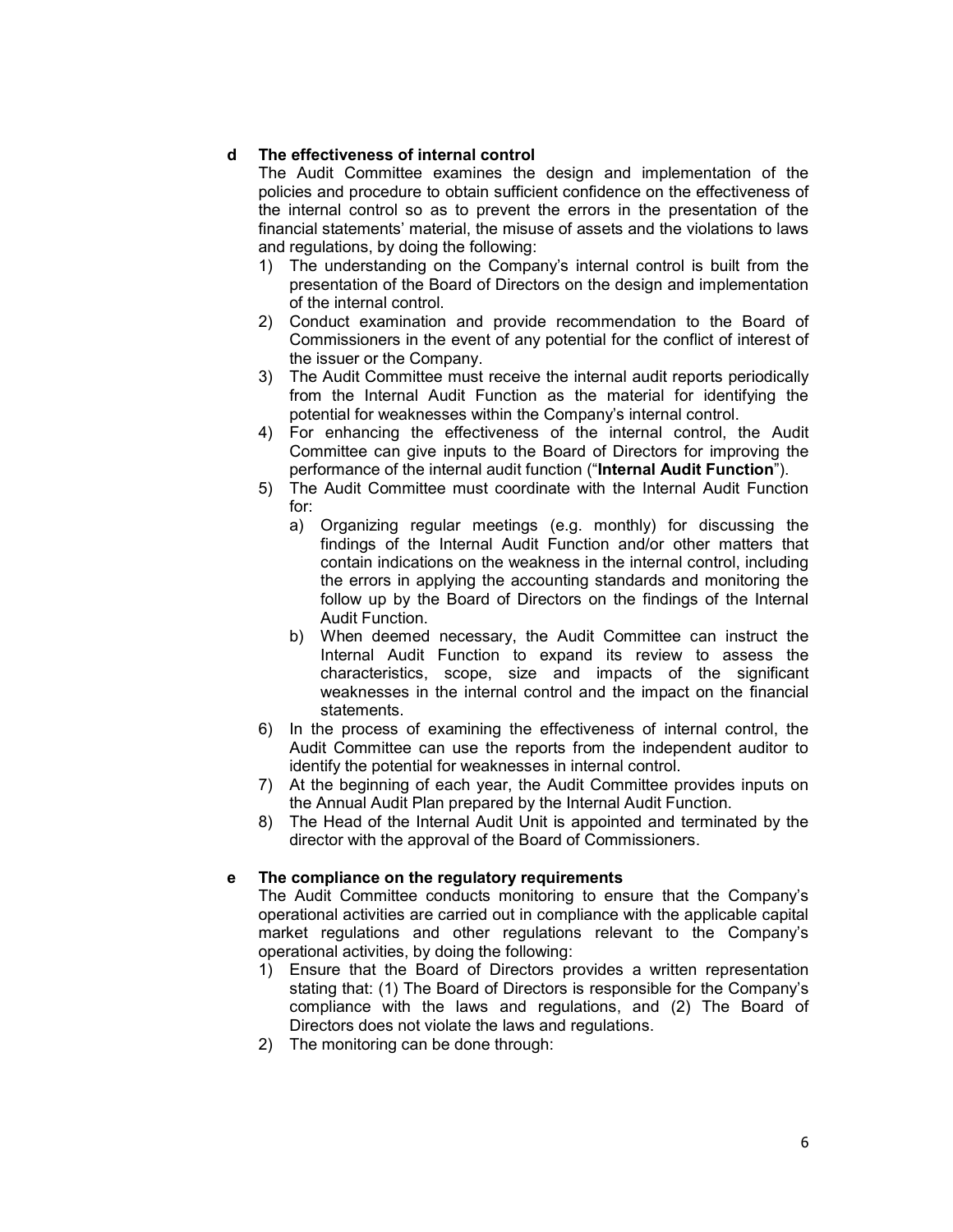- a) Review on the reports of the Board of Directors or the legal consultant appointed by the Company to provide certain legal advice.
- b) Review on the findings or results of the audit performed by the government institution, independent auditor and internal auditor.
- 3) In the event of any indication of violation to the laws and regulations, the Audit Committee can expand its review to include investigative audit to determine the impact and damage incurred by such violation. For performing this investigative audit, the Audit Committee can get the assistance of the Internal Audit Function or the independent auditor.

### **f Risk reporting and risk management implementation**

The Audit Committee takes the overview on the process of identifying the risk and the implementation of risk management by the management. The Audit Committee ensures that the Internal Audit Function in its audit plan has taken into account the Company's high risk activities and ensures that the Risk Management Unit performs regular assessment on the risk priorities, under the following measures:

- 1) The Audit Committee must coordinate with the Company's business unit which has the role as the facilitators of risk management ("**Risk Management Unit**") to:
	- a) hold regular meetings (such as monthly) to discuss the main risks to which the Company is exposed;
	- b) if necessary, the Audit Committee can instruct the Risk Management Unit to get better understanding of certain risks in order to assess the characteristics, scope, size and impact of the significant weakness of the internal control and the impact on the financial statements.

## **g Examination on the Complaints of Third Parties**

The Audit Committee is required to receive, examine the third party complaints and refer them to the parties of concern, and monitor the follow up of the complaints related to the Company, including and especially the complaints from the Company's employees regarding the accounting, internal control and fraud, as well as any improper behavior of the Board of Directors which can affect the Company's operations.

The improper behavior of the management includes: dishonesty, unethicality, conflict of interest, misleading or inaccurate information to the public and the incompliance with the laws and regulations, including those of the capital market.

#### **1) Requirements for Complaints**

- a) Complaints must be conveyed in writing.
- b) If the complainants disclose their identity, the Audit Committee must keep the identity confidential.
- c) Provide indicators on the violation to the accounting standard, the weakness of internal control, and fraud as well as the improper behavior of the management which can affect the Company's operations.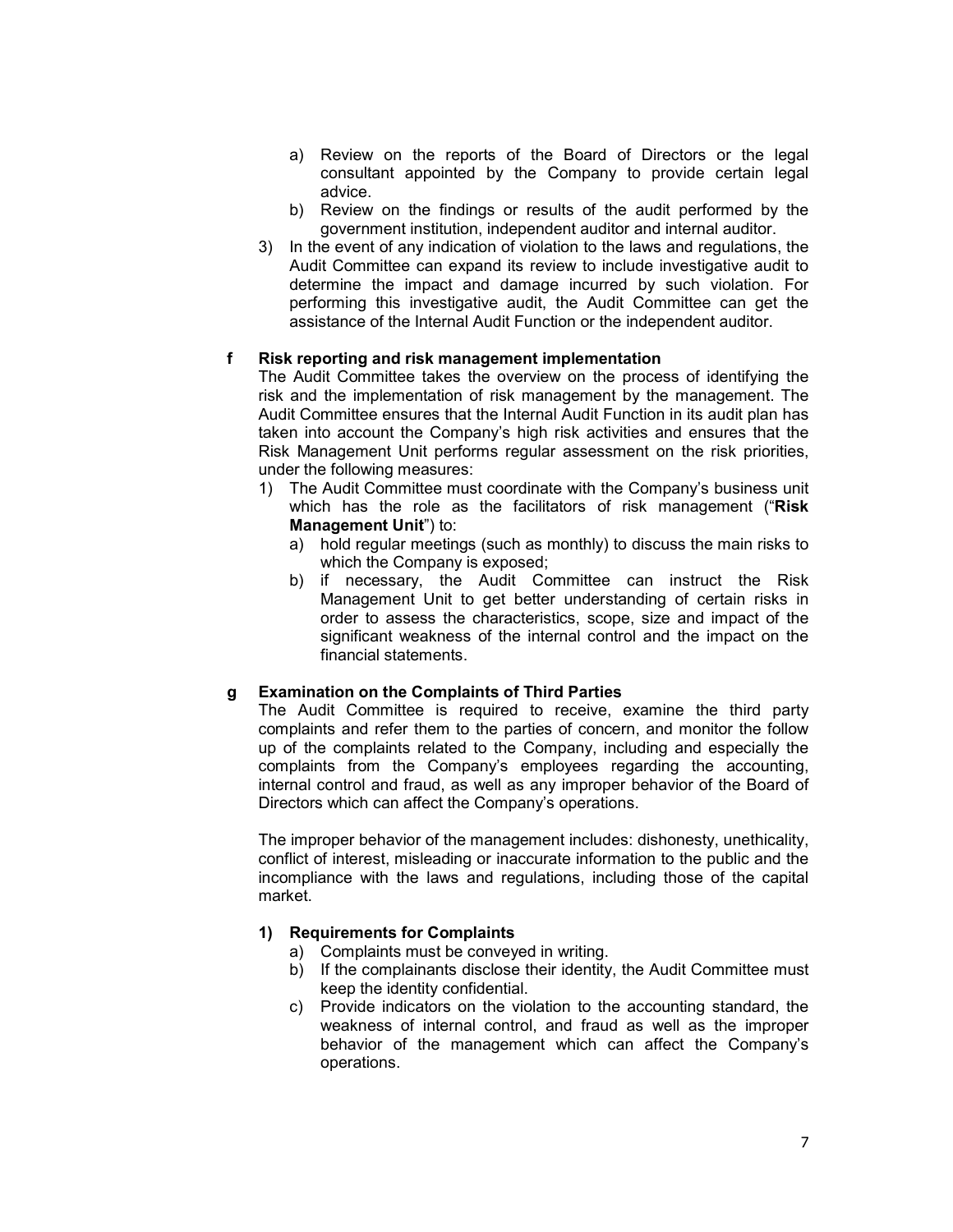## **2) Examination of Complaints**

In handling third-party complaints, the Audit Committee can request for an investigative audit by collaborating with the Internal Audit Function and/or management and/or assign an independent consultant and/or expert from outside the company.

## **3) Results of Examination**

If the result of examination proves that the complaint made by a third party is credible, then:

- a) The Audit Committee will submit the result of examination to the Board of Commissioners.
- b) The Audit Committee will monitor the follow up of the result of examination, if instructed by the Board of Commissioners.

## **h The Performance of Special Tasks**

- 1) The assignment of special tasks to the Audit Committee by the Board of Commissioners is conveyed through a written instruction which explains:
	- a) The name of the Audit Committee's member assigned
	- b) The characteristics and scope of work
	- c) The objectives and goals of work
	- d) The period of assignment
	- e) The administrative matters related to the special task
- 2) The performance of the Audit Committee's special tasks can among others:
	- a) Be performed through a review on all records, documents and other necessary information, including the minutes of meetings of the Board of Directors and the Board of Commissioners
	- b) convey inquiries to the Board of Directors the results of which are explained in the Question and Answer Minutes signed by the relevant parties
	- c) If deemed necessary, conduct investigative audit through collaboration with the Internal Audit Unit or the external auditor.
- 3) The Audit Committee must submit the report on the performance of the special tasks with the highest level of confidentiality to the members of the Audit Committee and the members of the Board of Commissioners.

### **i Protecting the Confidentiality of Documents**

The chair and members of the Audit Committee must protect the confidentiality of the Company's documents, data, and information.

### **j Conduct Self Assessment on the Performance of the Audit Committee's Tasks**

The Audit Committee conducts self assessment on the effectiveness of the performance of its tasks, and periodically update the Audit Committee Charter.

### **3.2. AUTHORITY**

a. The Audit Committee is authorized to have full access, and it is not limited to the documents, data, and information on employee records, employees,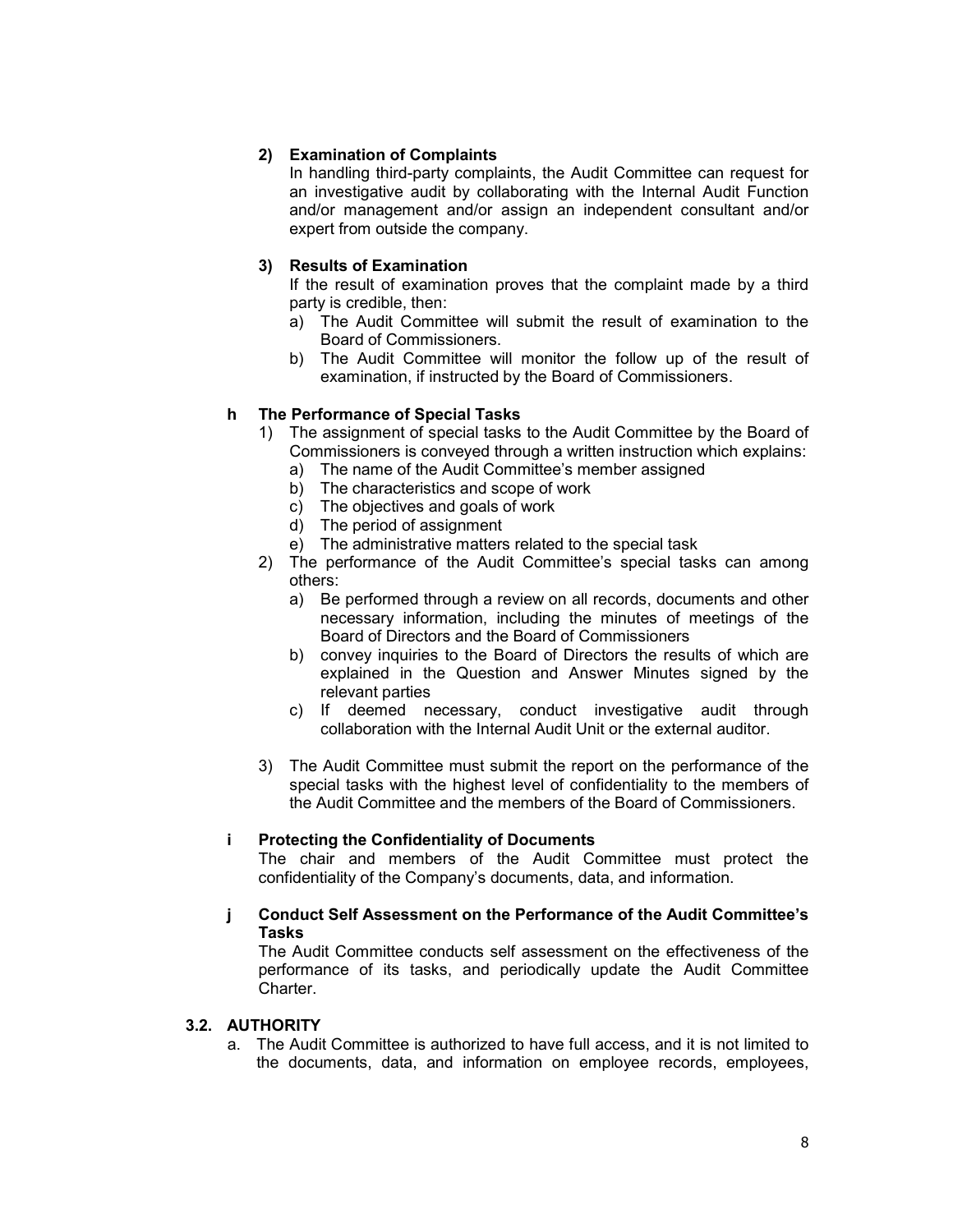funds, assets, and the Company's resources which are relevant to the performance of its duties.

- b. The Audit Committee has the authority to collaborate and communicate directly with the employees, including the Board of Directors and any party who carry out the internal audit function, risk management, and the Accountant, with regard to the committee's duties and responsibilities.
- c. The work mechanism as referred to in point 3.2.b above must follow the work procedure according to the applicable regulations.
- d. If necessary, with the approval of the Board of Commissioners, the Audit Committee can hire an expert and/or consultant to assist in the performance of the Audit Committee, under the Company's expense.
- e. If necessary, in carrying out its duties and responsibilities, the Audit Committee can establish an ad hoc team, with the criteria and assignment period determined according to the work.
- f. Review the independence, objectiveness and recommend the external auditor to be selected by the Company to audit the financial reports of the Company, its business units and its subsidiaries.
- g. Perform other authority assigned by the Board of Commissioners.

### **3.3. ACCOUNTABILITY REPORTING**

- a. The Audit Committee reports to the Board of Commissioners.
- b. The reporting of the Audit Committee is conveyed to the Board of Commissioners using the following reports:
	- 1) The annual report on the implementation of the Audit Committee's activities
	- 2) The report on the implementation of the Audit Committee's activities every quarter
	- 3) The report for each implementation of the Audit Committee's duties, which among others include findings or facts, evaluation, analyses, conclusions, and recommendations
	- 4) The report on the implementation of special tasks

#### **CHAPTER IV MEETING, REPORTING, AND BUDGETING**

## **4.1. AUDIT COMMITTEE MEETINGS**

- a. The Audit Committee must hold a meeting at least once in three months.
- b. The meeting and decision making by the Audit Committee can be held with a quorum of 1/2 (one half) of the number of its members.
- c. The decision making in the meetings of the Audit Committee must be based on the consensus for deliberation, and in the event that deliberation cannot be reached, a voting is held. A decision is deemed valid if it is approved by at least 2/3 (two third) of the number of the Audit Committee members who are present.
- d. The meetings of the Audit Committee are chaired by the Chair of the Audit Committee or the most senior member of the Audit Committee, in the event that the Chair of the Audit Committee cannot attend the meeting.
- e. If it is deemed necessary, the Audit Committee can invite other parties who are relevant to the meeting material to attend the Audit Committee meetings.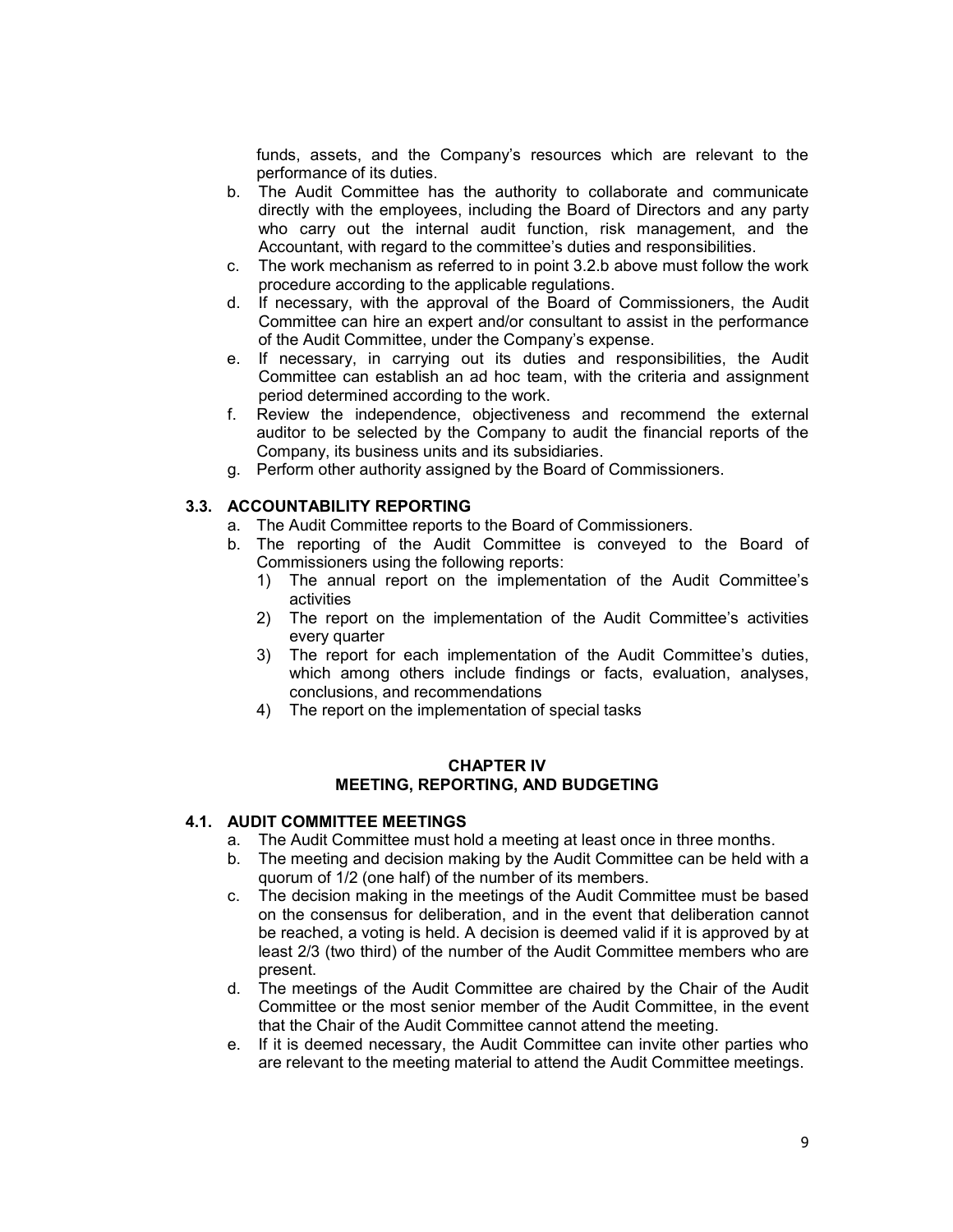f. Each of the meetings of the Audit Committee is explained in a minute of meeting signed by all members of the Audit Committee.

## **4.2. REPORTING**

- a. The Audit Committee must submit the report to the Board of Commissioners at the latest within 5 (five) business days for each of the assignment given to them.
- b. Regularly, at least 1 (one) time in 3 (three) months, the Audit Committee reports to the Board of Commissioners on the activities performed, problems found and the associated recommendations.
- c. The Audit Committee must prepare an annual report explaining its activities, which are disclosed in the Company's annual report.
- d. Every year, the Audit Committee, through the Board of Commissioners reports to the General Meeting of Shareholders on their responsibilities and achievements and other information necessary.

## **4.3. BUDGETING**

- a. At the beginning of every year, the Audit Committee proposes for a budget which include among others:
	- 1) Honorarium, allowances and facilities for the Audit Committee
	- 2) Cost for attending training / seminars
	- 3) Cost for business trips
	- 4) Cost for general and administration
	- 5) Cost for the public accountant office, consultants and experts
	- 6) Routine investment budget for the procurement of work facilities
	- 7) Special assignment budget
	- 8) Contingency
- b. The budget of the Audit Committee is proposed to and approved by the Board of Commissioners.
- c. The budget of the Audit Committee is part of the budget of the Board of Commissioners and in order to protect the independency, the use of this budget does not need the management's approval.
- d. The use of the fund is monitored (audited) by a party appointed by the Company.

### **CHAPTER V CLOSURE**

### **Effective Period and Evaluation**

- 1. This Charter is effective as of November 30, 2017.
- 2. This Charter will be evaluated periodically to be refined.
- 3. The performance evaluation on the Audit Committee, individually or collectively, will be carried out every year under the self-assessment mechanism and the results will be reported to the Board of Commissioners together with the Annual Report on the Performance of the Audit Committee's Activities and/or the Board of Commissioners can conduct direct evaluation on the performance of the Audit Committee.